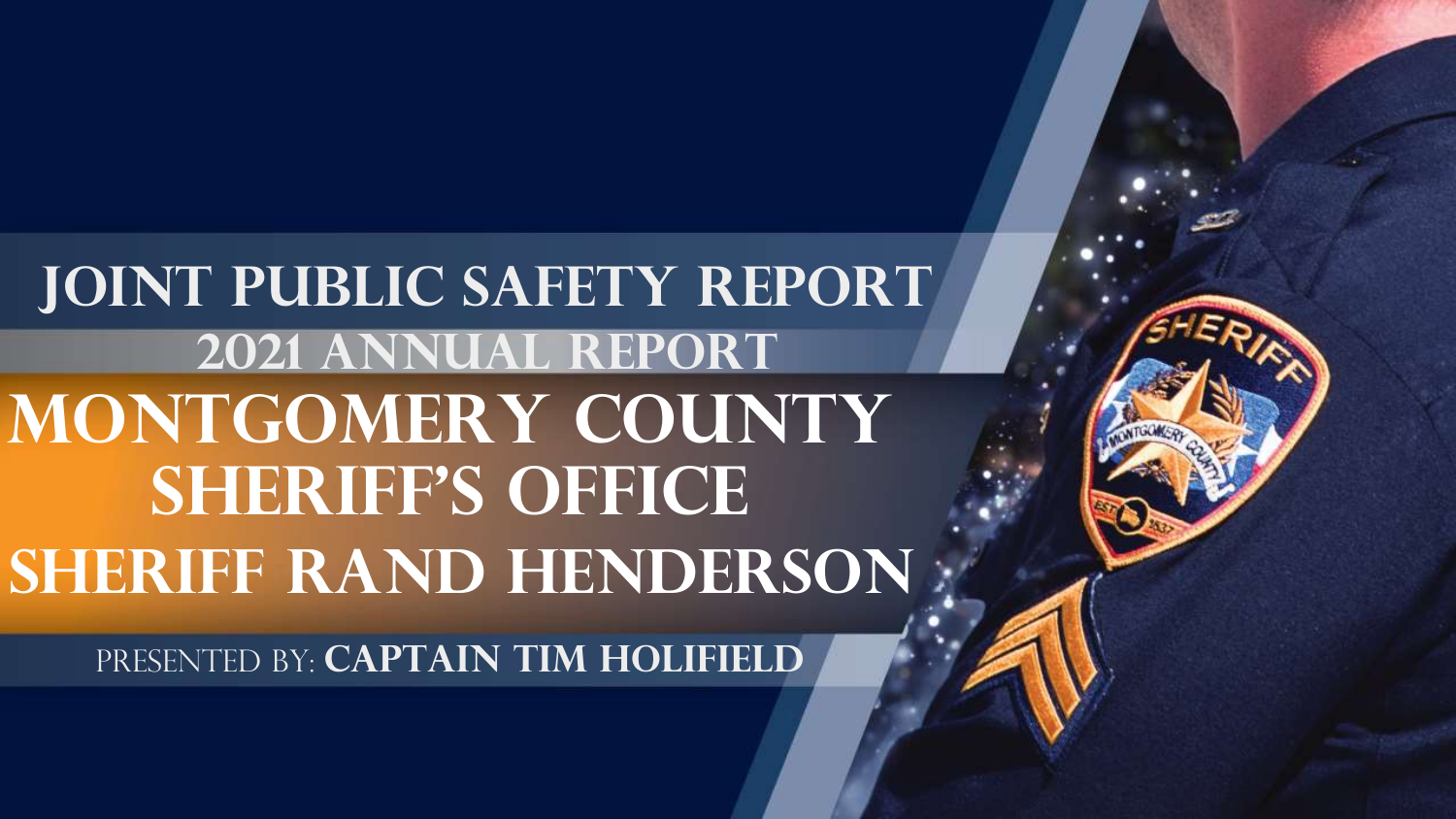#### **2021 Joint Annual Report**



Montgomery County **Montgomery County Harris County Rand Henderson, Sheriff Mark Herman, Constable Constable** 



Sheriff's Office **Constable's Office Pct. 4**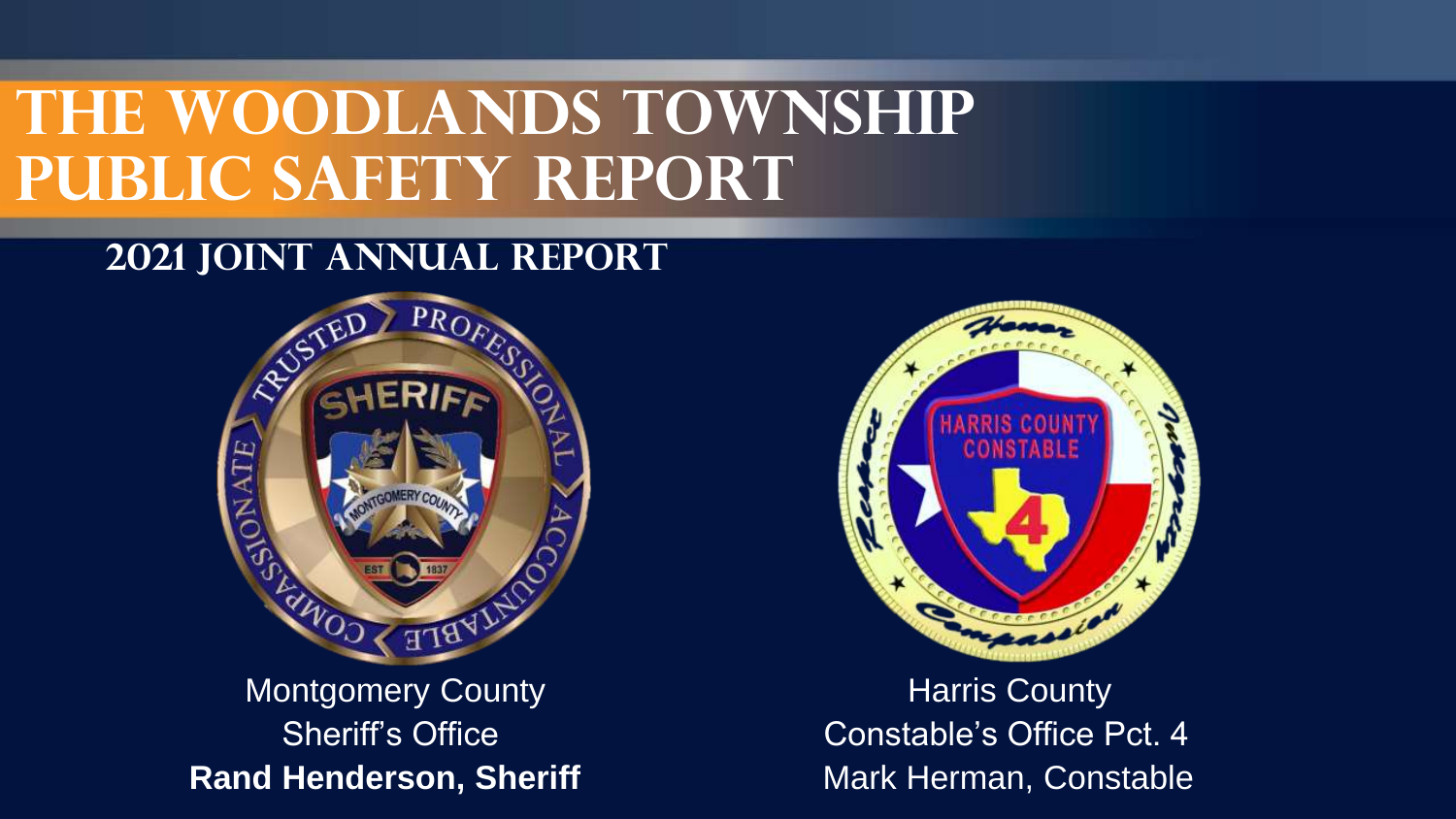#### • TOTAL CALLS / INCIDENTS

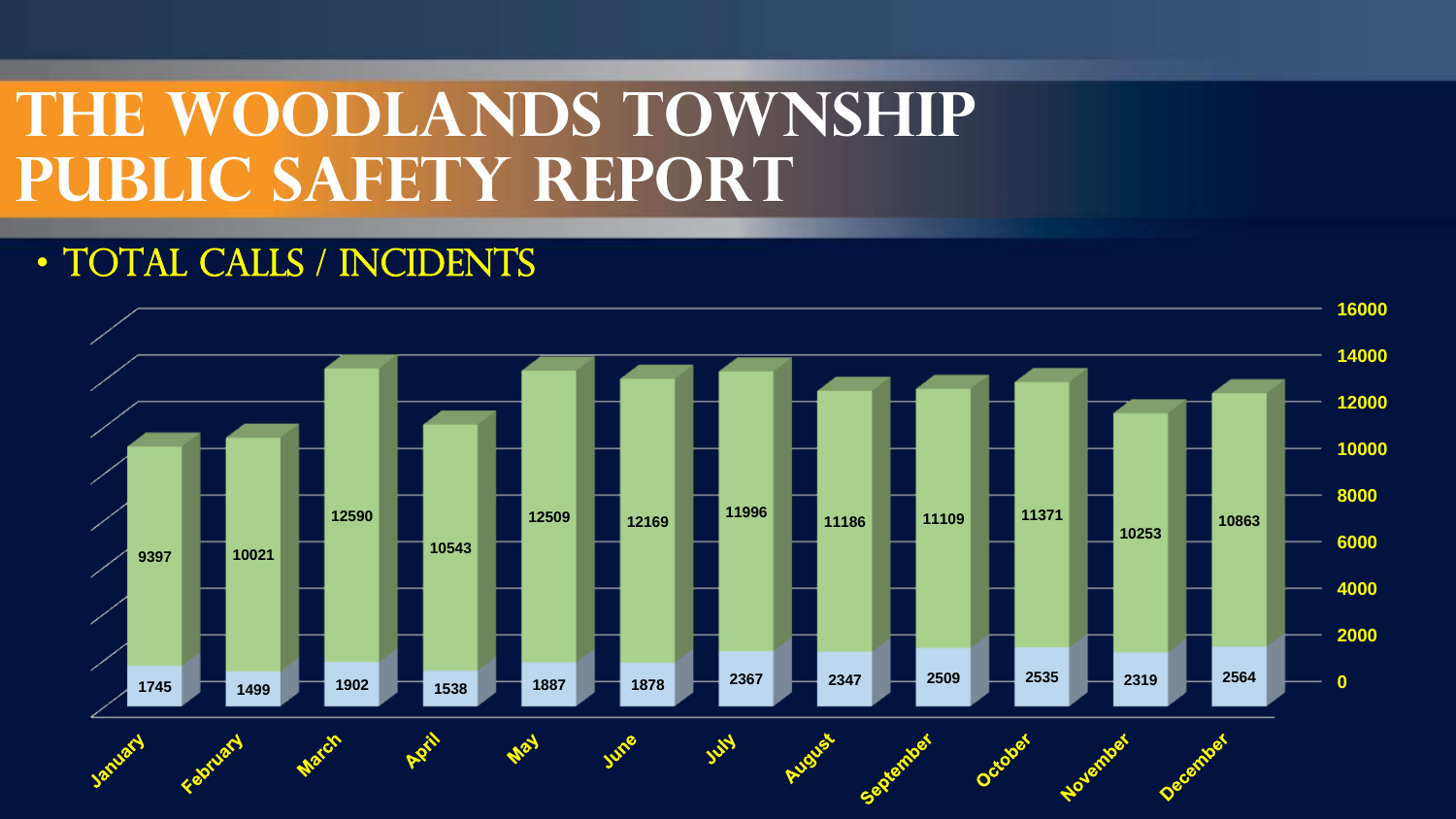#### • SUMMARY OF CRIME CATEGORIES OF NOTE

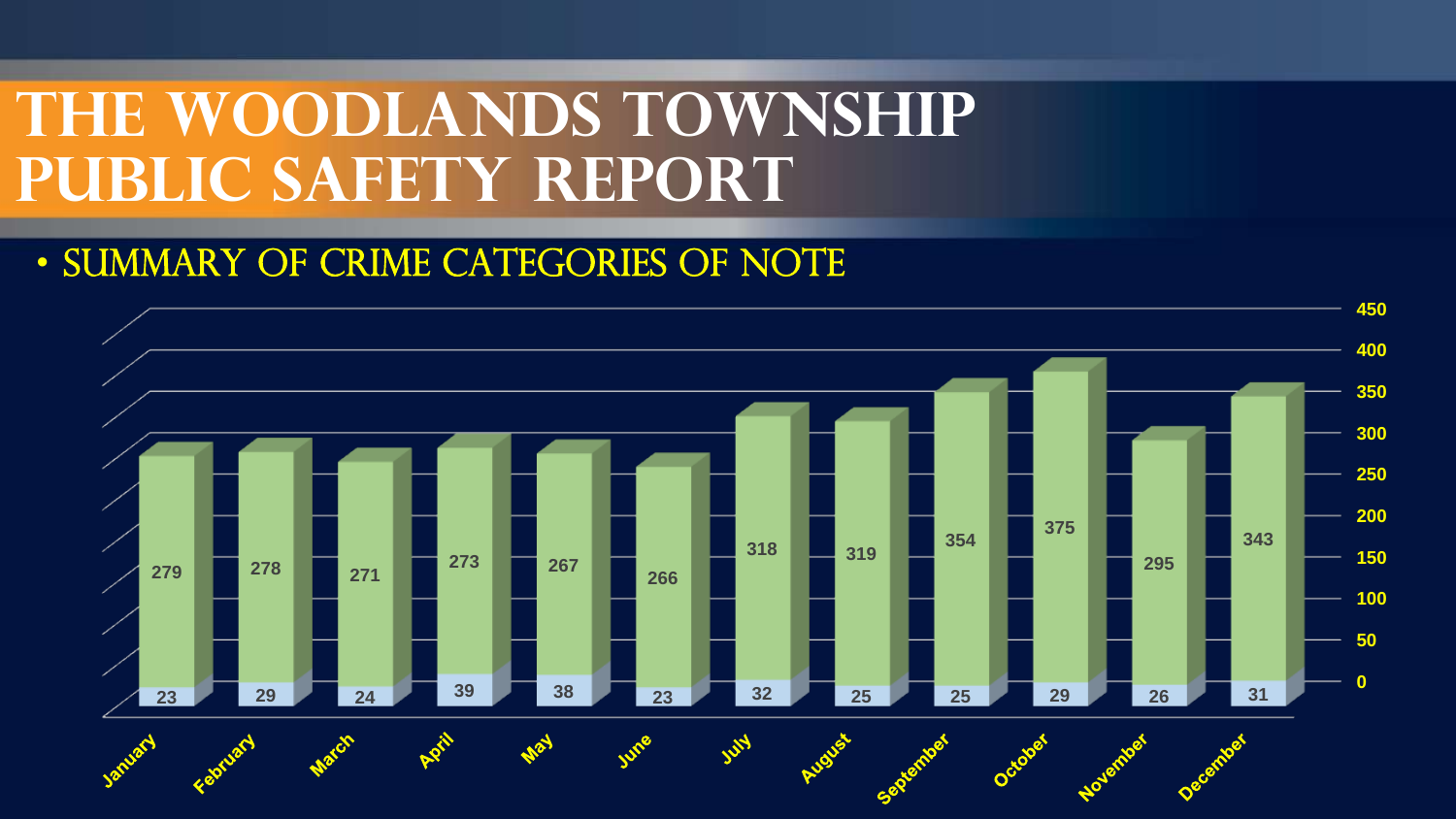#### • CRIME CATEGORIES OF NOTE

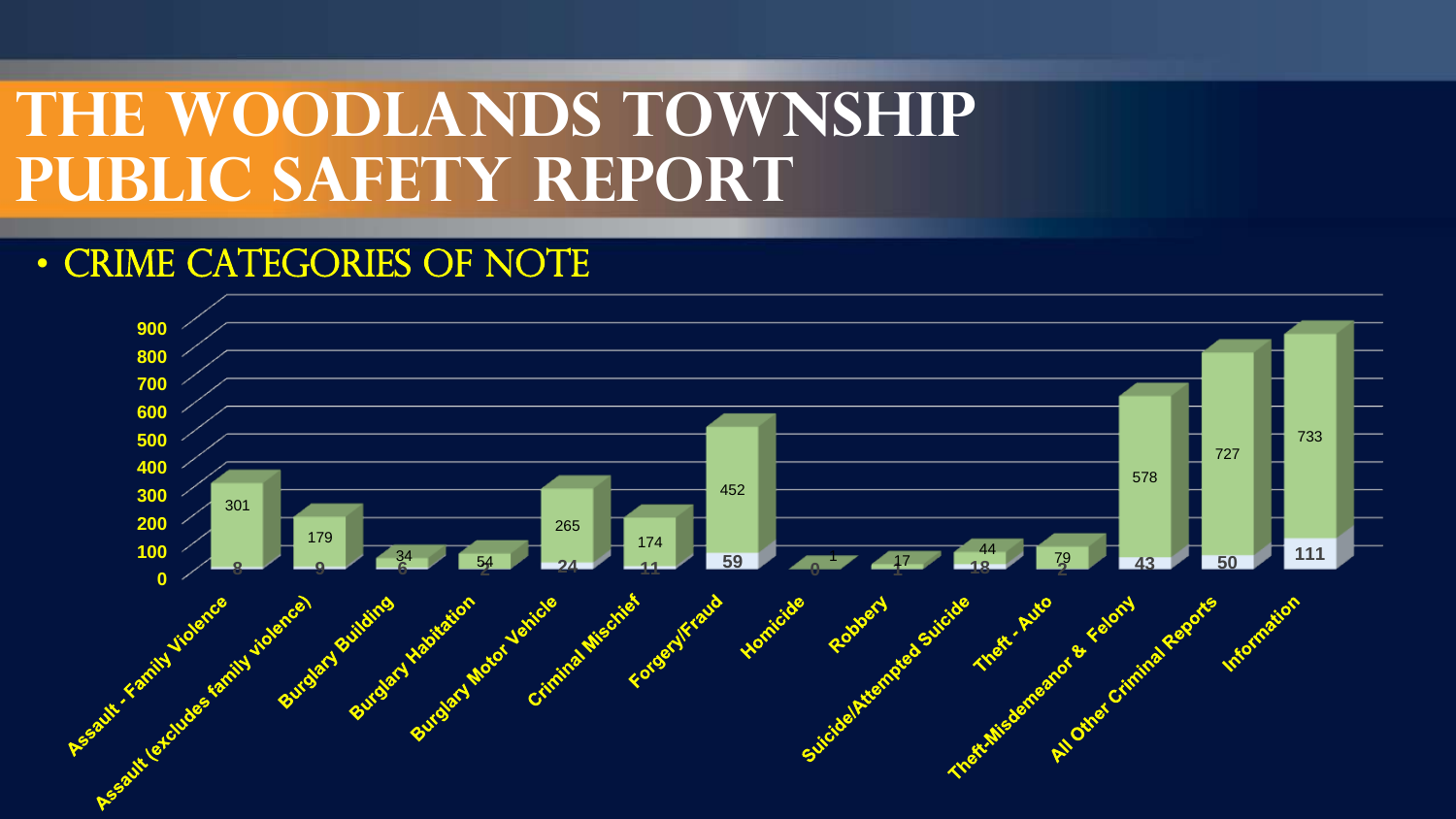- I. During 2021 when I presented to you, each time I would mention the rising trend of Fraud Schemes and Scams that residents are falling prey to. I am pleased to announce that they are down, but we still have residents who will be deceived into sending funds usually via gift cards to criminals, may of which are in foreign countries.
- II. Starting the fourth quarter, we saw an increase in catalytic converter theft. While we have made multiple arrests, we find that many are currently out on bond for other crimes from Harris County. We continue to target this criminal activity and while we make arrests, we find that some times a new "crew" will replace those we arrested. I would like to share that we participated in several multi-agency initiatives with our partners, these initiatives were productive.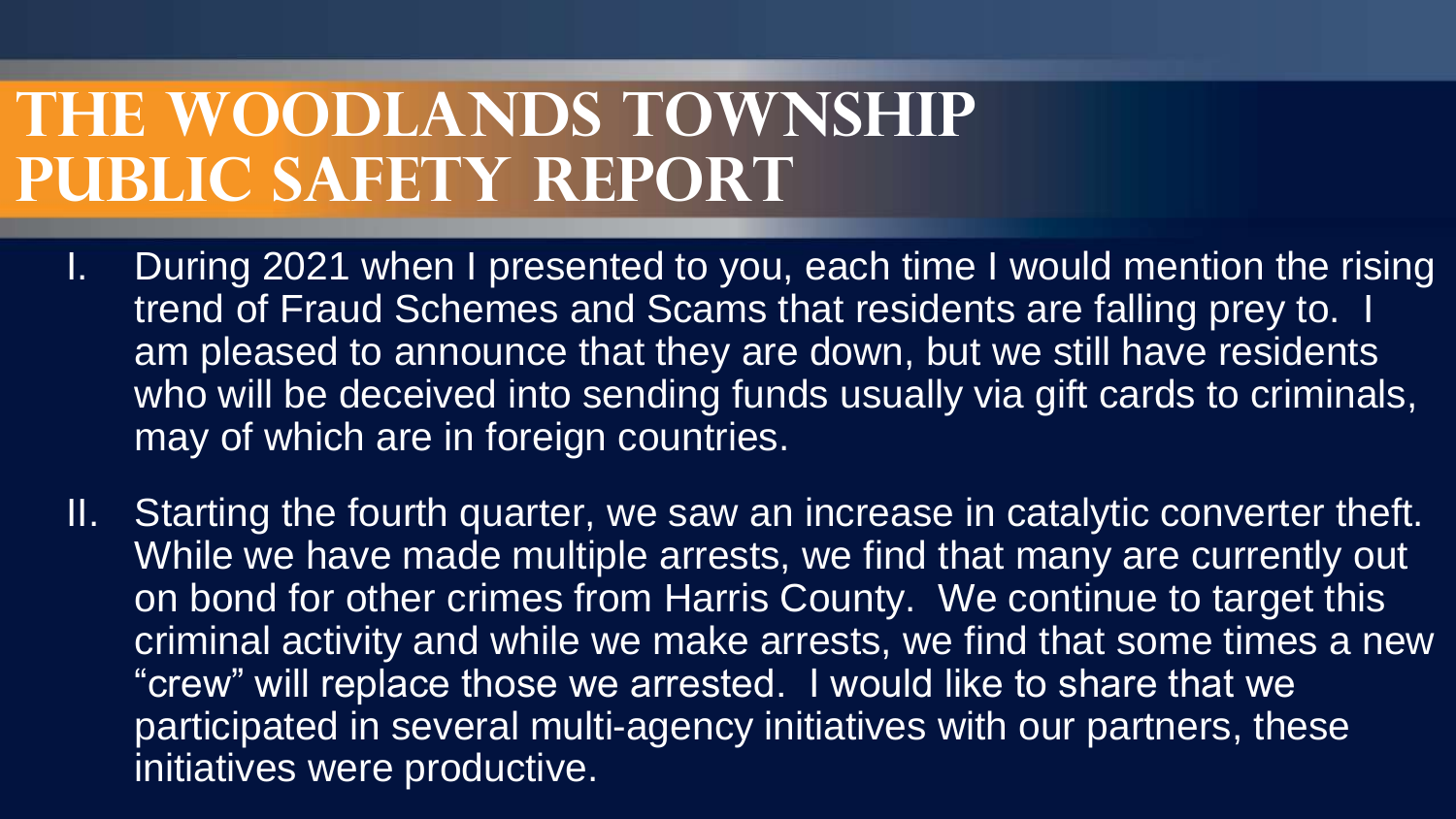- III. Each year around the holidays we have an increased number of individuals who solicit in parking lots of commercial retail establishments. While we are a community of compassionate individuals, there are those who also prey upon that generosity. There will be an article coming out in the February Woodlands Magazine, to remind residents that while we are giving for the right reasons, we could unwittingly be encouraging or supporting addiction, human trafficking, or other nefarious activities.
- IV. We have wonderful Non-Profit Organizations who are great partners that we use to help those in need. They have a process to ensure your donated dollars are being used to help someone in need and not to fuel criminal activity. If you want to help please consider supporting one.